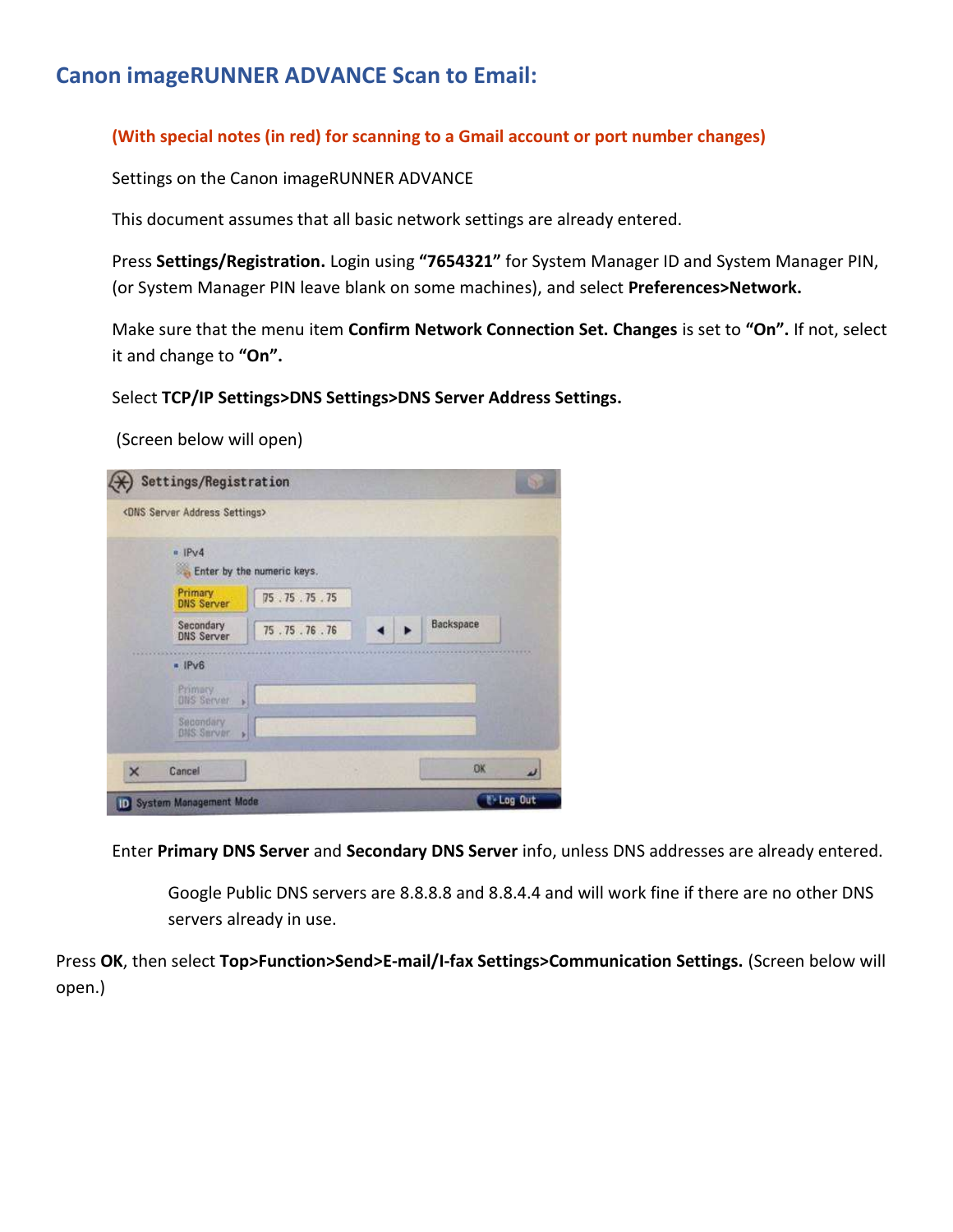| <communication settings=""></communication> | Effective after the main power is turned OFF and ON. |      |            |
|---------------------------------------------|------------------------------------------------------|------|------------|
| · SMTP RX                                   | Off<br>On                                            | POP  | Off<br>On  |
| <b>SMTP Server</b>                          | smtp.gmail.com                                       |      |            |
| E-Mail<br><b>Address</b><br>×               | jazzdawg@gmail.com                                   |      |            |
| POP Server<br>×                             |                                                      |      |            |
| POP<br>Login Name<br>×                      |                                                      |      | Authent./  |
| POP<br>Password<br>٠                        |                                                      |      | Encryption |
| - POP Interval<br>$(0=0$ ff. 1-99)          | 0                                                    | mins |            |
| $\times$<br>Cancel                          |                                                      |      | OK         |

Enter the **SMTP Server** (for Gmail you'll usually use "smtp.gmail.com")

Enter the E-mail Address for the account you are using.

| <authentication encryption=""></authentication> |                                   |     |                                            |                                 |            |  |
|-------------------------------------------------|-----------------------------------|-----|--------------------------------------------|---------------------------------|------------|--|
| <b>POP AUTH</b><br>Method                       | APOP<br>Standard                  |     | <b>POP AUTH</b>                            | - Allow SSL (POP)               |            |  |
| <b>POP Authentication Before Send</b>           |                                   | On  | Off                                        | 0n                              | Off        |  |
| On<br>- SMTP Authentication (SMTP AUTH)         |                                   |     | Off                                        | <b>Allow SSL</b><br>(SMTP Send) |            |  |
| <b>User Name</b><br>٠                           | jazzdawg@gmail.com                |     |                                            | Off<br>On                       |            |  |
| Password<br>۲                                   |                                   |     | · Display Auth.<br><b>Screen When Send</b> |                                 |            |  |
| - Allow SSL<br>(SMTPReceive)                    | <b>On</b><br><b>Always</b><br>SSL | Off |                                            | On                              | <b>Off</b> |  |
| Cancel<br>$\times$                              |                                   |     |                                            | OK                              |            |  |

Push Authent./Encryption button. (Screen below will appear)

Press On for SMTP Authentication (SMTP AUTH)

Enter the User Name (same as e-mail address)

Enter the Password (password for this account)

Gmail account - Click On for Allow SSL (SMTP Send)

Press OK 2 times. Select Logout to exit. Turn MFP off and on.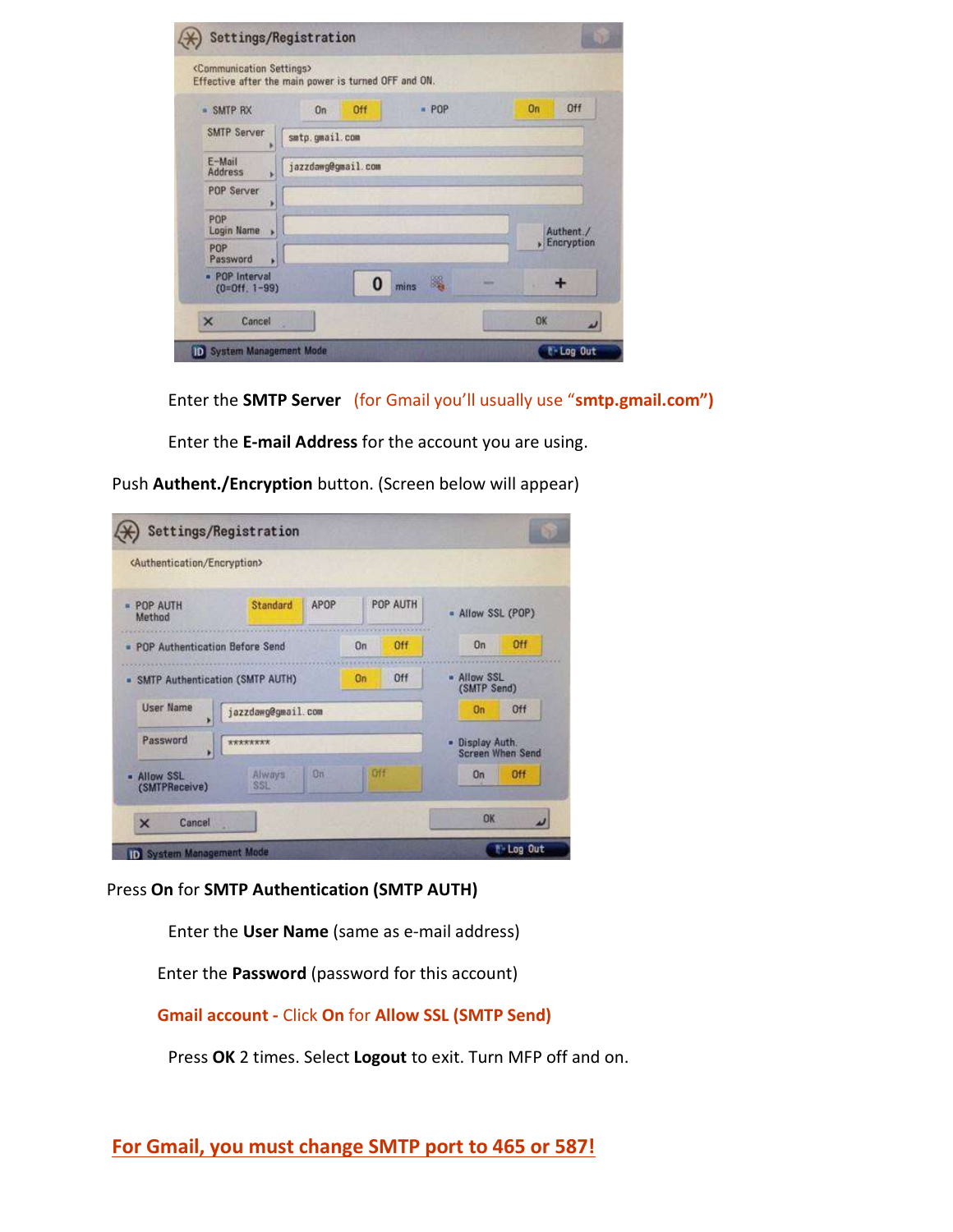Press Settings/Registration, then 2 and 8 at the same time, then Settings/Registration again. Screen will change to service mode.



Push the Mode List button and screen will change to this:



Now hold down Settings/Registration and push the 2 key. Screen should show Level 2 at top.

| <b>COPTER</b> | SERVICE MODE | LEVEL 2 |
|---------------|--------------|---------|
|               |              |         |
|               |              |         |
| FAX           |              |         |
| BOARD         |              |         |

Select Copier then Option then Network. (This screen will open.)